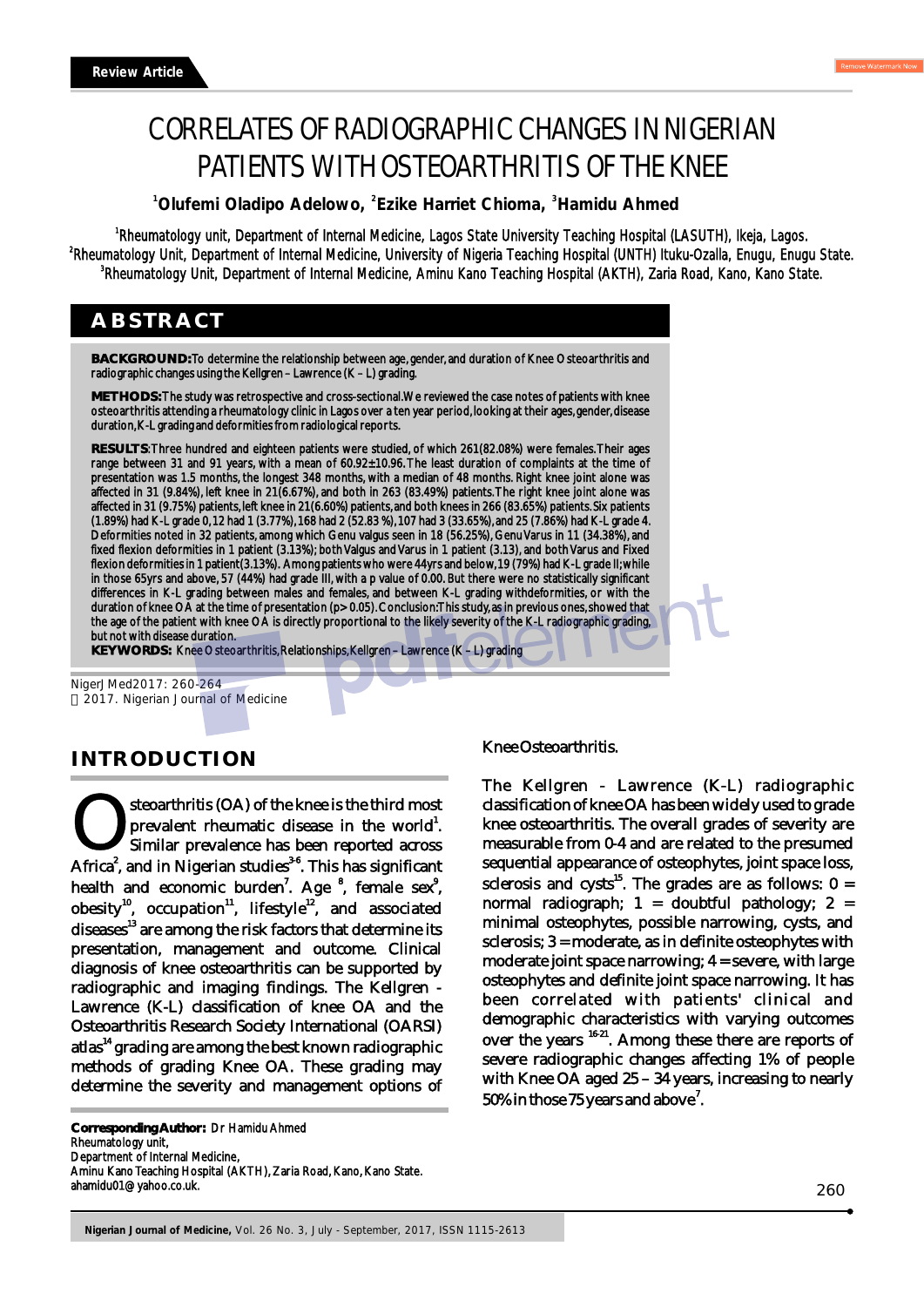Although studies have been done on the relationships between Knee OA and its radiographic findings in other parts of the world<sup>16-21</sup>, no such have been carried out yet in Nigeria. This study is aimed at reviewing the relationships of radiographic K-L grading to age, gender and disease duration among patients with knee OA attending a Rheumatology clinic in Lagos, Nigeria.

#### **Methods**

All the case notes of patients' with diagnoses of knee OA from 2005 to 2015, at Arthrimed Specialist clinic, a specialty Rheumatology clinic in Lagos, were reviewed. The results included age, gender, disease duration, knee joint (s) affected, and K-L radiographic grading with or without deformity. The interpretations of the radiographs were as reported by radiologists from different centres. Radiological reports of the K-L grading of all the knee radiographs were noted, as accepted by the World Health Organisation<sup>15,22</sup>. Statistical analyses were performed using SPSS version 12 for Windows. In all analyses, P values <0.05 were considered statistically significant. These patients were placed on treatment with Non-steroidal Antiinflammatory Drugs (NSAIDS); codeine based analgesics, intra-articular steroids and Hyaluronate as deemed necessary, available or affordable. They had, also, been referred to Physiotherapists for appropriate physical therapy.

#### **Results**

A total of three hundred and eighteen patient case notes were reviewed, of which 261 (82.08%) were females and 57 (17.92%) were males. The ages of the patients were between 31 to 91 years (mean 60.93 ± 10.91). The range of disease duration was 2 months to 348 months, median 48 months. Eighty-three percent had bilateral knee OA, 9.75% had only right knee affected, while 6.60% had only left knee affected.

Of the radiographic assessment, 6 patients (1.89 %) were grade 0 on the Kellgren-Lawrence index, 12 (3.77%) were grade 1, 168 (52.83%) were grade 2, 107 (33.65%) had grade 3, and 25 (7.86%) had grade 4. Thus the subjects were mostly categorized as mild to moderate for radiographic features. Deformities noted in 32 patients, among which Genu valgus seen in 18 (56.25%), Genu Varus in 11 (34.38%), and fixed flexion deformities in 1 patient (3.13%); both Valgus and Varus in 1 patient (3.13), and both Varus and Fixed flexion deformities in 1 patient (3.13%). The demographic, clinical, and radiological data of the patients are presented in Table 1 below. Kellgren-Lawrence grading scale and age were directly associated (P < 0.05), as seen in Table 2 below. But there was no statistically significant difference between gender and K-L grading  $(P = 0.966)$ , nor between the K-L gradingand disease duration  $(P = 0.144)$ , or with the deformities (0.515) as shown in Table 3 and 4 below

respectively.

#### **DISCUSSION**

This retrospective study looked at the correlations between age, gender, deformities and duration of Knee Osteoarthritis of the patients with the radiographic Kellgren – Lawrence grading scale. Positive correlation of radiographic severity, as in increasing K-L grading, with advancing age of the patients was obtained, as in a previous studies<sup>7,23</sup>; but no significant relationship between the K-L grading with either male or female gender, or with the duration of the knee  $OA^{31}$ .

Secondary changes occurring in the joint with increasing age cause OA to be one of the major health problems in the elderly. Increased prevalence of OA with advanced age may be due to changes in cartilage with aging, muscle weakness, the loss of chondrocytes, the loss of flexibility of subchondral bone, and inadequate neuromuscular response facilitating joint  $\mu$  damage<sup>24</sup>. In previous epidemiological studies, the direct relationship between age and OA was found to be the most striking finding  $s^{3,25}$ . Recently, a study showed that radiographic findings were found to be related with age and disease duration which shows the progressive nature of OA $^2$ . We also found a positive association between age and radiographic findings; but not with disease duration, which is similar to previous studies outcomes<sup>31,32</sup>. And radiographic grades may even stagnate, or decrease over time <sup>32</sup>.

In our study, female patients with knee OA far outnumber men. Symptomatic knee osteoarthritis in women has been reported more frequently than that in men  $^{9,17,26, \text{ and }27}$ . This condition could be partly explained in aging women with the differentiation of the hormonal status and the imbalance in the formation and destruction of bone<sup>28,29</sup>. In postmenopausal women as the level of estrogen decreases interleukin-1 levels can increase which leads to OA $30$ . Furthermore, the effects of gender on the relationship between symptoms and radiographic grades of knee OA have been found more in women than men<sup>29</sup>. We, however, found no direct association between gender and radiographic progression in knee OA. This discordance between clinical and radiographic knee osteoarthritis has been previously shown in some studies<sup>31,32</sup>. Deformities seen in this study were mainly genu valgus, butanincreasing degree of varus alignmentis associated not only with progression of knee OA but also with development of knee OA. However, thisassociation seems particularly applicable to overweightand obese persons $10,33$ . But we found no significant association between the deformities and the K-L grading.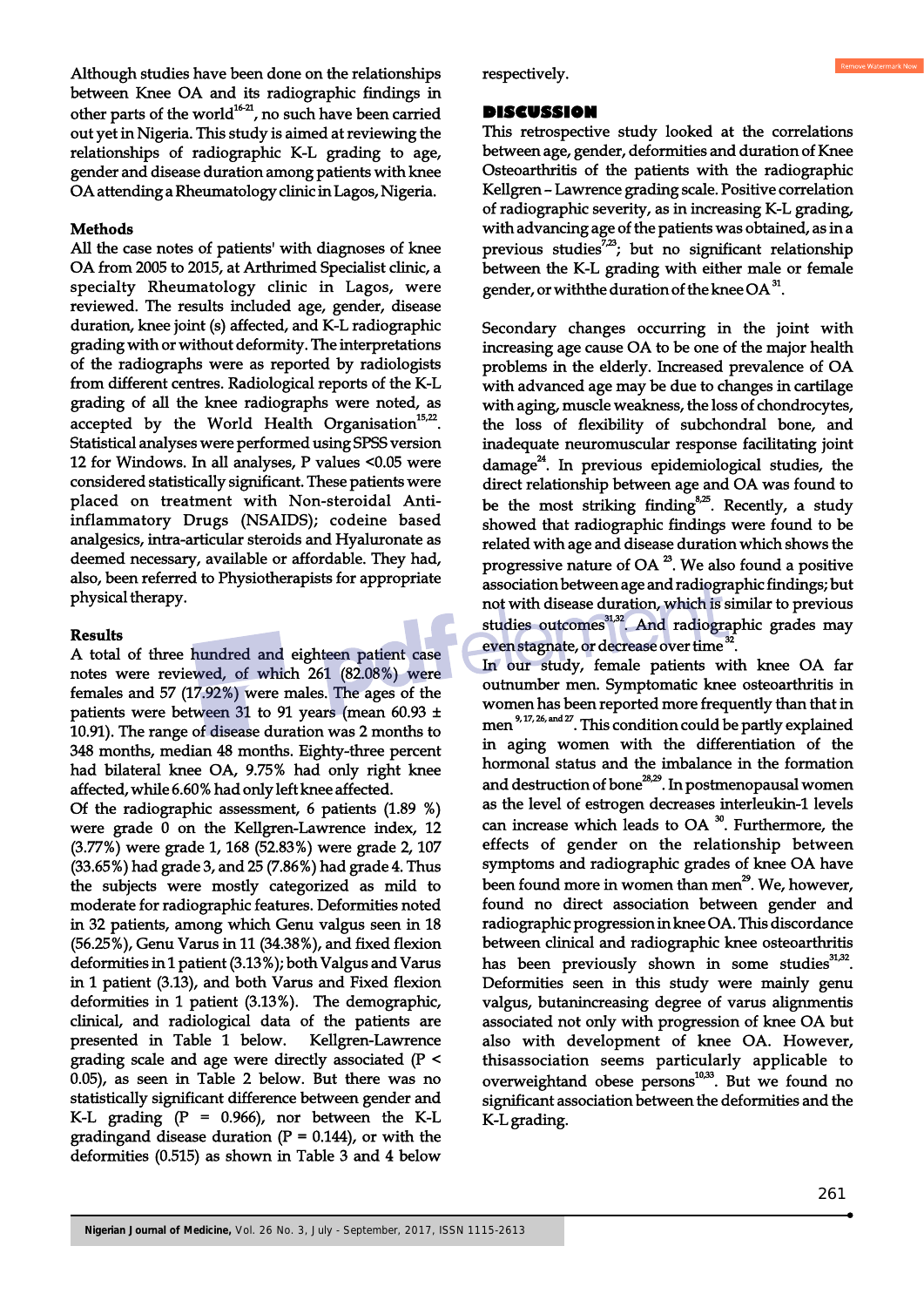Limitations of our study are its retrospective crosssectional design rather than longitudinal follow-up. We looked at the patients' age, gender, and disease duration in relation to the radiographic K-L grading, but were not able to assess the separate contribution of possible confounders that have been associated with knee OA radiographic grading such as Body Mass Index (BMI), disability, and comorbidities. Further community based studies are needed.

#### **CONCLUSION**

Despite the varying outcomes of studies related to knee OA, this study, as in previous ones, has shown that the age of the patient with knee OA is directly proportional to the likely severity of the K-L radiographic grading, but not with gender, deformity and disease duration.

#### **Table 1. Demographic features, Clinical, and Radiological characteristics of the patients with knee OA**

| Attributes                              | Frequency         |  |  |
|-----------------------------------------|-------------------|--|--|
| Age (years), mean $\pm$ SD              | $60.93 \pm 10.91$ |  |  |
| Gender                                  |                   |  |  |
| Female no. $(\%)$                       | 261 (82.08)       |  |  |
| Male no. $(\% )$                        | 57 (17.92)        |  |  |
| <b>Disease duration</b> (months) median | 48                |  |  |
| <b>Knees affected</b>                   |                   |  |  |
| Both Right and Left Knees no. (%)       | 266 (83.65)       |  |  |
| Right Knee only no. (%)                 | 31(9.75)          |  |  |
| Left Knee only no. $(\%)$               | 21(6.60)          |  |  |
| <b>Kellgren-Lawrence scale</b>          |                   |  |  |
| Grade $0$ no. $(\%)$                    | 6(1.89)           |  |  |
| Grade I no. (%)                         | 12(3.77)          |  |  |
| Grade II no. $(\%)$                     | 168 (52.83)       |  |  |
| Grade III no. (%)                       | 107 (33.65)       |  |  |
| Grade IV no. $(\%)$                     | 25 (7.86)         |  |  |
| <b>Deformity</b>                        |                   |  |  |
| Genu Valgus no. (%)                     | 18 (56.25)        |  |  |
| Genu Varus no. (%)                      | 11 (34.38)        |  |  |
| Fixed Flexion no. (%)                   | 1(3.13)           |  |  |
| Both Valgus and Varus no. (%)           | 1(3.13)           |  |  |
| Both Varus and Fixed Flexion no. (%)    | 1(3.13)           |  |  |

#### **Table2. Comparison of age and radiographic grades using chi squared test Age (years) K-L grading**

| Age groups<br>(years) | K-L grade 0 | K-L grade I   K-L grade II   K-L grade | Ш  | K-L grade |
|-----------------------|-------------|----------------------------------------|----|-----------|
| $\leq 44$             |             | 19                                     |    |           |
| $45 - 64$             |             | 99                                     | 49 |           |
| > 65                  |             | 50                                     |    | 19        |

 $P < 0.05$ 

### **Table3. Comparison of gender and duration of Knee OA with the K-L radiographic grading using chi squared test**

|                        | K-L grade 0 | K-L grade I | K-L grade | K-L grade | K-L grade |
|------------------------|-------------|-------------|-----------|-----------|-----------|
|                        |             |             | II        | III       | IV        |
| Gender                 |             |             |           |           |           |
| Female no.             | 5           | 9           | 139       | 87        | 21        |
| Male no.               | I           | 3           | 29        | 20        | 4         |
| <b>Duration</b> groups |             |             |           |           |           |
| (months)               |             |             |           |           |           |
| $\leq 100$             | 3           |             | 57        | 38        | 8         |
| $100 - 200$            | 0           | $\theta$    | 9         | 16        |           |
| $201 - 300$            | $\theta$    | $\theta$    | $\theta$  | 6         | 2         |
| >300                   | 0           | $\theta$    | $\theta$  |           | $\theta$  |

 $P > 0.05$ 

#### **Table 4.Comparison of deformity with the K-L radiographic grading using chi squared test**

| <b>Deformity</b>             | K-L Grade    |   |   |
|------------------------------|--------------|---|---|
|                              | <b>HHIIV</b> |   |   |
| Genu Valgus                  | 5            |   | 5 |
| <b>Genu Valgus and Varus</b> |              |   |   |
| Genu Varus                   | 0            | 9 |   |
| Genu Varus and Fixed Flexion | $\theta$     |   |   |
| <b>Fixed Flexion</b>         | 0            |   |   |

 $P > 0.05$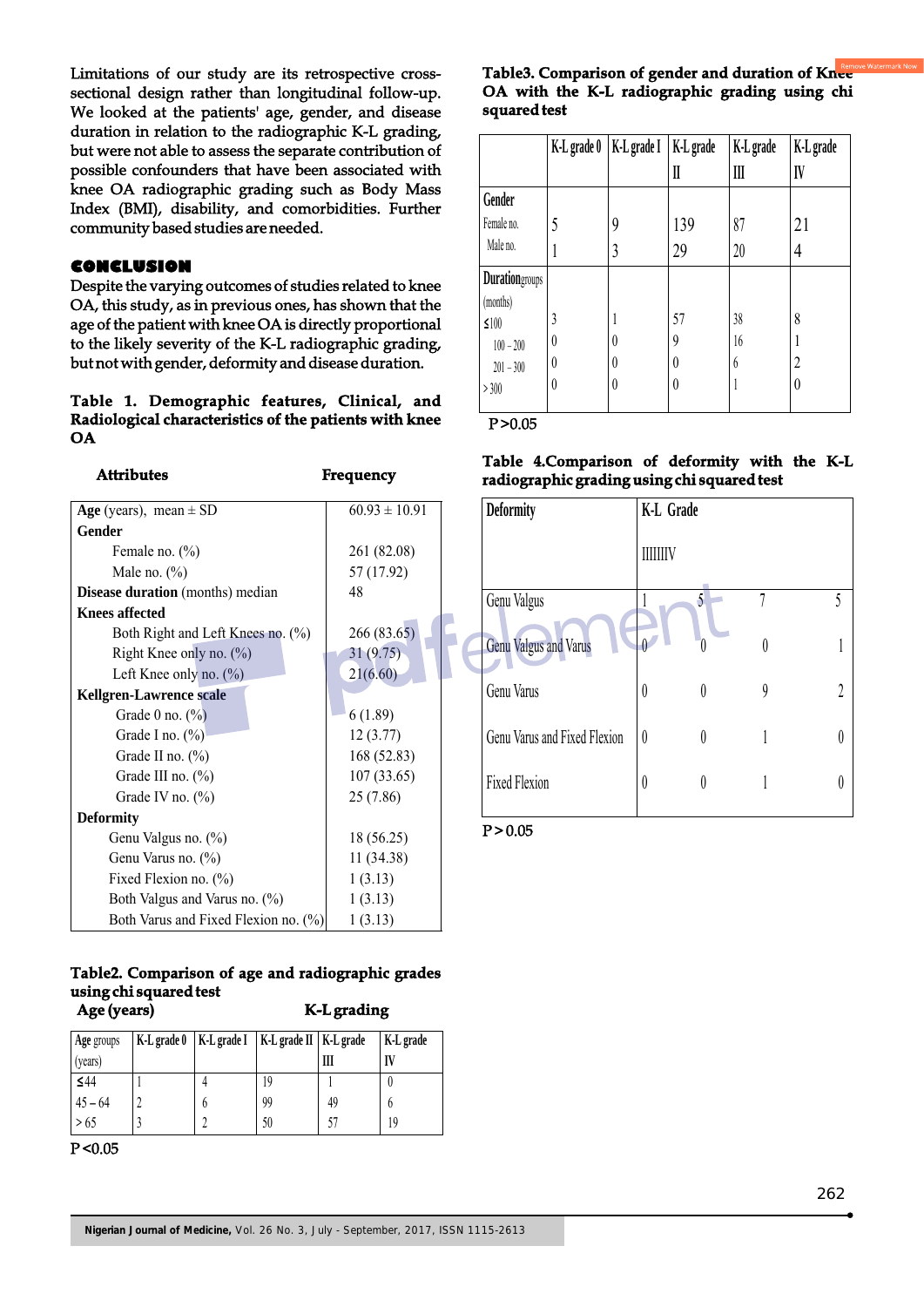#### **REFERENCES**

- 1. Al Maini M, Adelowo F, Al Saleh J, et al. The global challenges and opportunities in the practice of rheumatology: White paper by the World Forum on Rheumatic and Musculoskeletal Diseases. Clin Rheumatol. 2015; 34: 819 – 829.
- 2. Usenbo A, Kramer V, Young T, Musekiwa A. Prevalence of Arthritis in Africa: A Systematic review and meta-analysis. PLoSONE. 2015; 10(8): 1-19.
- 3. Adelowo OO. Arthritis in Adult Nigerians. Nig Med Pract. 1985; 10 (3): 69 - 72.
- 4. Adelowo OO. Patterns of Degenerative Joint Disease (Osteoarthritis) in Ibadan. West Afr Jour of Med. 1986 July; 5(3): 175 -17 8.
- 5. Adebusoye LA, Ogunbode AM, Alonge TO. Magnitude of knee osteoarthritis and associated risk factors among adult patients presenting in a family practice clinic in Nigeria. Jour of Med in the Trop. 2013; 15(2): 144 - 150.
- 6. Ibrahim DA, Borodo MM, Adelowo OO. Clinical pattern of knee osteoarthritis in patients seen at rheumatology clinic of Aminu Kano Teaching Hospital, Northwestern Nigeria. Afri Jour of Rheumatol. 2014; 2(1).
- 7. Anna L, Edwards M, Dennison E, Cooper C. Epidemiology and Burden of Osteoarthritis. Br Med Bull.2013; 105: 185 –1 99.
- 8. Patil PS, Dixit UR, Shettar CM. Risk factors of Osteoarthritis of knee – A Cross-sectional study. IOSR Jour of Dental and Medical Scien. 2012; 2(5): 8 - 10.
- 9. Bija MD, Luma HN, Temfack E, Gueleko ET, Kemta F, Ngandeu M. Patterns of knee osteoarthritis in a hospital setting in sub-Saharan Africa. Clin Rheumatol. 2015 Nov; 34(11):1949 - 1953.
- 10. Heidari B. Knee osteoarthritis prevalence, risk factors, pathogenesis and features: Part 1. Caspian J Intern Med. 2011; 2(2):205 - 212.
- 11. McWilliams DF, Leeb BF, Muthuri SG, Doherty M, Zhang W. Occupational risk factors for osteoarthritis of the knee: A metaanalysis. Osteoarthritis and Cartilage. 2011; 19: 829 – 839.
- 12. Chokkhanchitchai S, Tangarunsanti T, Jaovisidha S, Nantiruj K, Janwityanuji S. The effect of religious practice on the prevalence of knee osteoarthritis. Clin Rheumatol. 2010 Oct; 29(1):39 - 44.
- 13. Louti K, Vidal C, Berenbaum F, Sellam J. Association between diabetes mellitus and osteoarthritis: systematic literature review and meta-analysis. RMD Open. 2015; 1-10.
- 14. Culvenor AG, Engen CN, Øiestad BE,Engebretsen L, Risberg MA. Defining the

presence of radiographic knee osteoarthritis.<sup>Re</sup> comparison between the Kellgren and Lawrence system and OARSI atlas criteria. KneeSurg Sports Traumatol Arthrosc. 2014. 1 - 8.

- 15. Kellgren HJ, Lawrence SJ. Radiological assessment of osteoarthritis. Annals of the Rheumatic Diseases. 1967; 16: 494 – 501.
- 16. Kinds MB, Welsing PM, Vignon EP, et al. A systematic review of the association between radiographic and clinical osteoarthritis of hip and knee. Osteoarthritis and Cartilage. 2011; 19: 768 – 778.
- 17. Cho HJ, Chang CB, Yoo HJ, Kim SJ, Kim TK. Gender Differences in the Correlation between Symptom and Radiographic Severity in Patients with Knee Osteoarthritis. Clin OrthopRelat Res.2010; 468:1749 – 1758.
- 18. Chan KK, Sit RW, Wu RW, Ngai AH. Clinical, Radiological and Ultrasonographic findings related to knee pain in osteoarthritis. PLoS ONE. 2014; 9(3): 1-6.
- 19. He X, Lu X, Chen S, Hochberg MC, Lee MT. Association between Obesity, Race and Knee Osteoarthritis: The Multicenter Osteoarthritis Study. International Journal of Statistics in Medical Research. 2014; 3: 224 - 230.
- 20. Neogi T, Felson D, Niu J, et al. Association between radiographic features of knee osteoarthritis and pain: results from two cohort studies. BMJ.2009; 339 (b2844):1-7.
- 21. Parsons C, Clynes M, Syddall H, et al. How well do radiographic, clinical and self-reported diagnoses of knee osteoarthritis agree? Findings from the Hertfordshire cohort study. Springer Plus. 2015; 4(177): 1 – 5.
- 22. WHO Scientific Group. The Burden of Musculoskeletal Conditions at the start of the new millennium. Singapore: World Health Organisation; 2003. 228p. WHO Technical Report Series 919.
- 23. KülcüDG, YanıkB, AtalarH, Gülþen G. Associated factors with pain and disability in patients with knee osteoarthritis. Archives of Rheumatology. 2010; 25(2): 77 – 81.
- 24. Kim I, Kim HA, Seo Y, Song YW, Jeong J, Kim DH. The Prevalence of Knee Osteoarthritis in Elderly Community Residents in Korea. J Korean Med Sci. 2010; 25: 293 - 298.
- 25. Felson DT. Epidemiology of osteoarthritis. In: Brandt KD, Doherty M, Lohmander LS, Editors. Osteoarthritis. 2nd edition. Oxford (UK): Oxford University Press; 2003. pp 9 – 16.
- 26. Keefe FJ, Lefebvre JC, Egert JR, Affleck G, Sullivan MJ, Caldwell DS. The relationship of gender to pain, pain behaviour, and disability in osteoarthritis patients: the role of catastrophizing. Pain. 2000 Sep; 87(3):325 – 334.